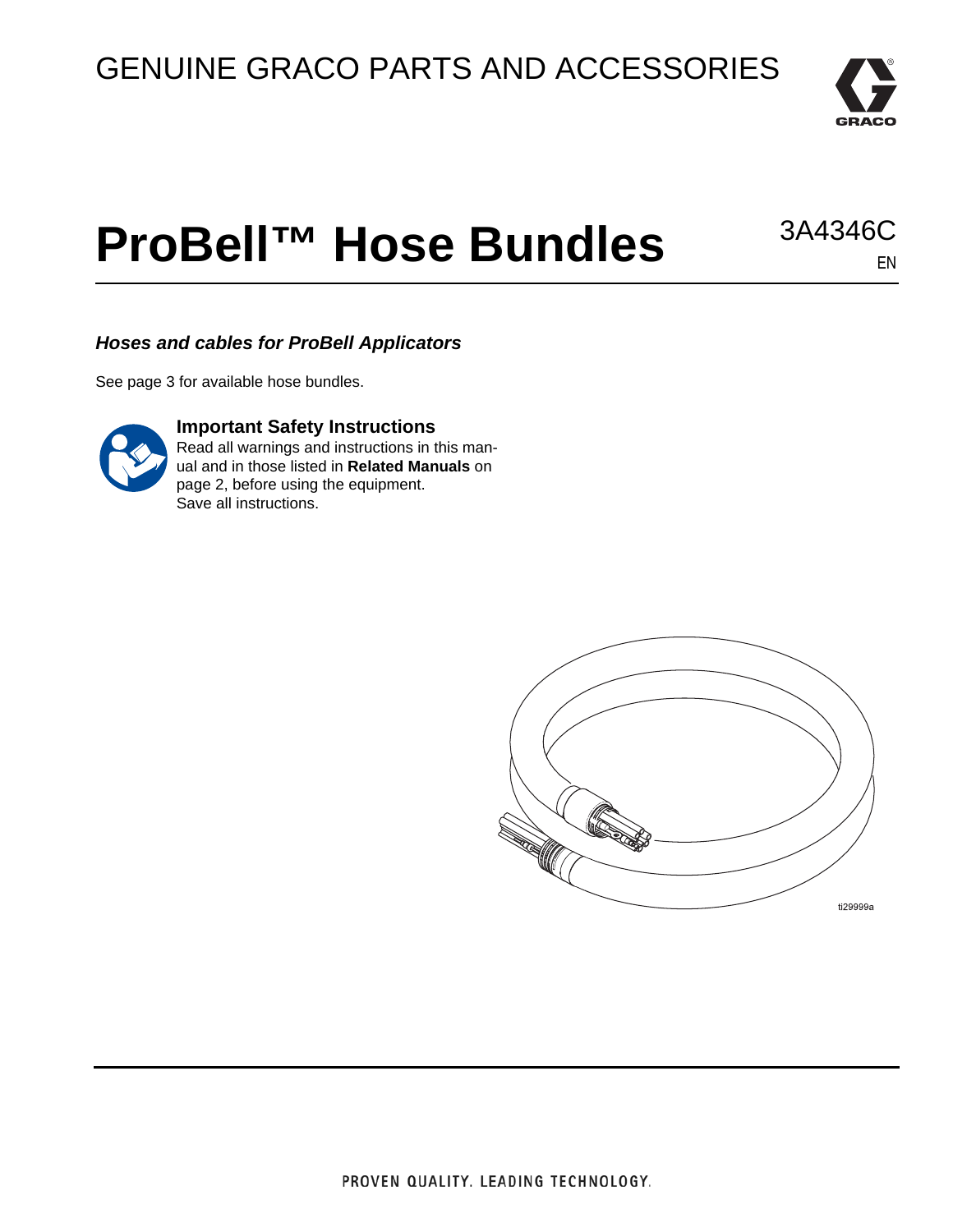# **Contents**

| Related Manuals  2                           |
|----------------------------------------------|
| Hose Bundles for Electrostatic Systems  3    |
| Hose Bundles for Non-Electrostatic Systems 3 |
| General Information  4                       |
| Installation  4                              |
| Hollow Wrist Applicator Models (RxA2xx) 4    |
| <b>Standard Electrostatic Applicator</b>     |
|                                              |
| Standard Non-Electrostatic Applicator Models |
|                                              |
| Hose Bundle Component Identification  6      |
| California Proposition 65  6                 |
|                                              |
| Hose Kits for Electrostatic Applications  7  |
| Graco Standard Warranty  8                   |

# <span id="page-1-0"></span>**Related Manuals**

| <b>Manual in</b><br><b>English</b> | <b>Description</b>                             |
|------------------------------------|------------------------------------------------|
| 334626                             | <b>ProBell Rotary Applicator, Hollow Wrist</b> |
| 334452                             | <b>ProBell Rotary Applicator</b>               |
| 3A4232                             | <b>ProBell Cart Systems</b>                    |
| 3A3657                             | <b>ProBell Electrostatic Controller</b>        |
| 3A3953                             | <b>ProBell Speed Controller</b>                |
| 3A3954                             | <b>ProBell Air Controllers</b>                 |
| 3A3955                             | ProBell System Logic Controller                |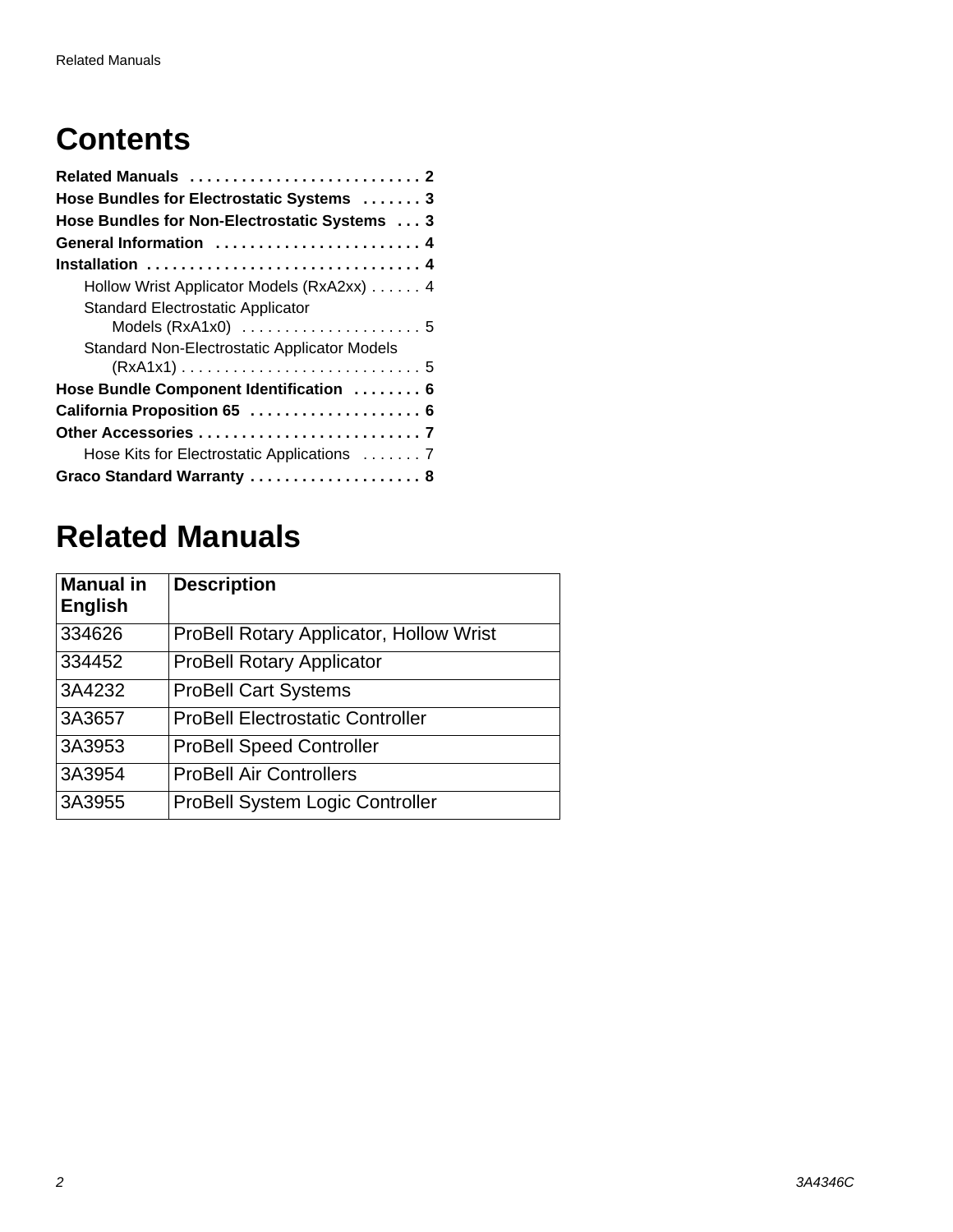|                       |                          |                    | <b>Power</b>           | <b>Fiber</b>          | Solventborne               | Length          |                 |                 |
|-----------------------|--------------------------|--------------------|------------------------|-----------------------|----------------------------|-----------------|-----------------|-----------------|
| Part<br><b>Number</b> | <b>Air Lines</b><br>(9x) | Grounding<br>Cable | <b>Supply</b><br>Cable | <b>Optic</b><br>Cable | <b>Fluid Lines</b><br>(3x) | 11 <sub>m</sub> | 20 <sub>m</sub> | 30 <sub>m</sub> |
| 24Z168                | X                        | x                  | x                      | X                     | X                          | X               |                 |                 |
| 24Z160                | X                        | x                  | x                      | X                     | X                          |                 | X               |                 |
| 24Z170                | X                        | x                  | x                      | X                     | X                          |                 |                 | x               |
| 24Z711                | X                        | x                  | X                      | X                     |                            | X               |                 |                 |
| 24Z712                | X                        | x                  | X                      | X                     |                            |                 | x               |                 |
| 24Z713                | X                        | x                  | X                      | X                     |                            |                 |                 | X               |

### <span id="page-2-0"></span>**Hose Bundles for Electrostatic Systems**

# <span id="page-2-1"></span>**Hose Bundles for Non-Electrostatic Systems**

|                       |                          |                    | <b>Power</b>           | <b>Fiber</b>          |                            | Length          |                 |                 |
|-----------------------|--------------------------|--------------------|------------------------|-----------------------|----------------------------|-----------------|-----------------|-----------------|
| Part<br><b>Number</b> | <b>Air Lines</b><br>(9x) | Grounding<br>Cable | <b>Supply</b><br>Cable | <b>Optic</b><br>Cable | <b>Fluid</b><br>Lines (3x) | 11 <sub>m</sub> | 20 <sub>m</sub> | 30 <sub>m</sub> |
| 25T743                | X                        | X                  |                        | X                     | X                          | X               |                 |                 |
| 25T744                | X                        | X                  |                        | X                     | x                          |                 | X               |                 |
| 25T745                | X                        | X                  |                        | X                     | X                          |                 |                 | X               |
| 25T746                | X                        | X                  |                        | X                     |                            | X               |                 |                 |
| 25T747                | X                        | X                  |                        | X                     |                            |                 | X               |                 |
| 25T748                | X                        | X                  |                        | X                     |                            |                 |                 | X               |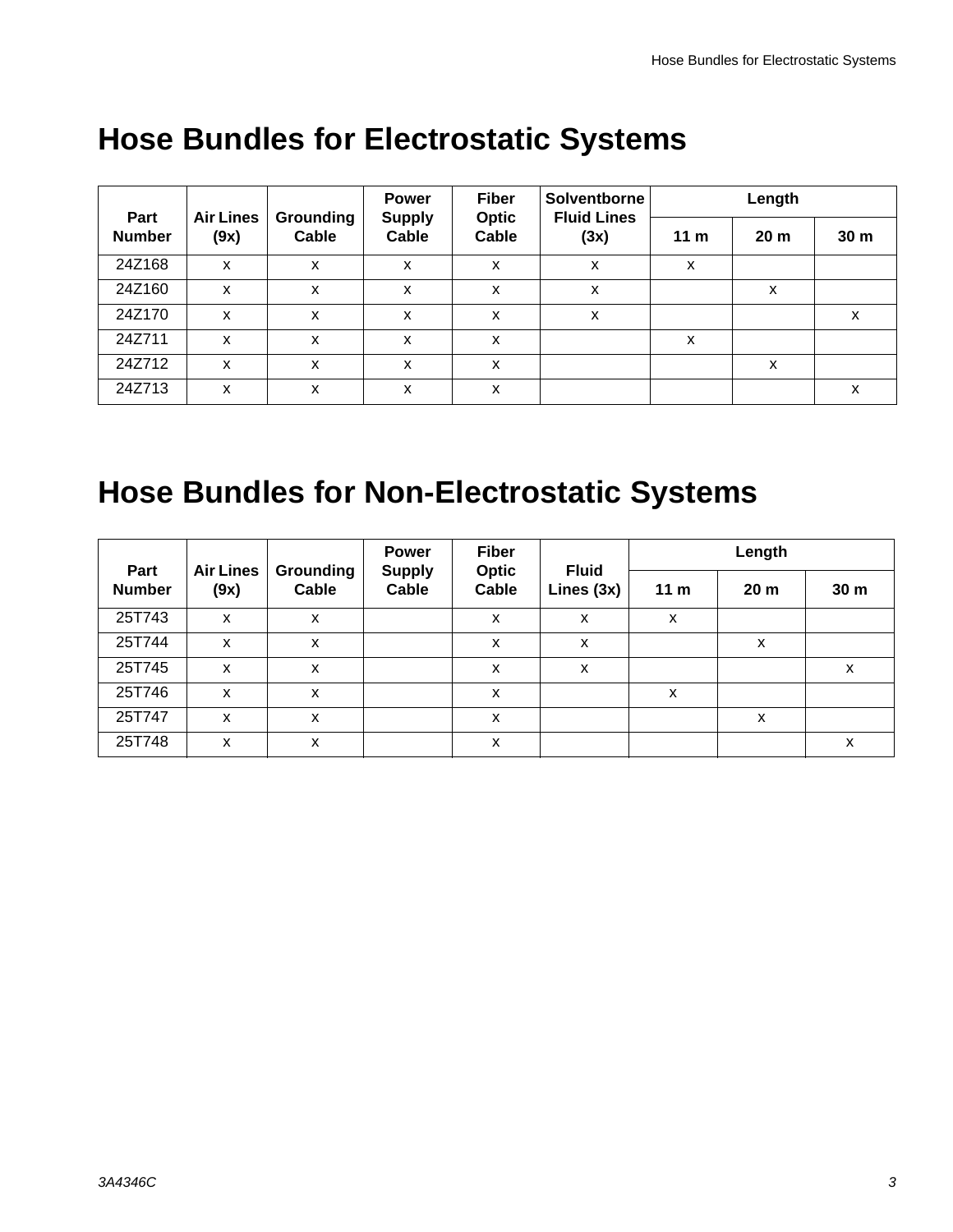### <span id="page-3-0"></span>**General Information**

Each hose bundle comes with 9 air lines, a fiber optic cable, power supply cable (ES bundles), and grounding cable. Solventborne bundles come with an additional 3 fluid lines.

All hoses and cables are held with spiral wrap at the applicator and controller ends of the bundle. To adjust the hose bundle for installation, remove the two spiral wraps to free the three fluid lines (24Z168, 24Z169, 24Z170, 24T743, 24T744, 24T745 models only) and grounding cable.

Once all lines are adjusted, install spiral wrap back on hose bundle. Additional spiral wraps can be purchased in kit 24Z662 (bag of 10).

#### **Waterborne Information**

Waterborne hose bundles for electrostatic applications can be created by purchasing hose bundle 24Z711, 24Z712, or 24Z713 along with 2 waterborne fluid hoses, one for paint and one for dump/recirculation. See **[Other](#page-6-0)  [Accessories](#page-6-0)** for more information.

Remove the blue hose bundle cover to install the fluid hoses and secure with spiral wrap after connecting all lines to applicator. Complete assembly by re-installing protective blue cover over all lines before spraying.

For non-electrostatic applications, the standard fluid hoses for solventborne systems can be used.

### <span id="page-3-1"></span>**Installation**

### <span id="page-3-2"></span>**Hollow Wrist Applicator Models (RxA2xx)**

All hose bundles come ready to connect to Hollow Wrist applicators.

The hollow wrist fiber optic cable measures 1.480"  $\pm$ .005" (37.6  $\pm$  0.12 mm) (See [FIG. 1](#page-3-3)). The hex nut may be used for fine adjustments to reach the target length. To add length, turn nut clockwise.

To connect the hose bundle, see the Installation section of ProBell Rotary Applicator, Hollow Wrist manual 334626.



<span id="page-3-3"></span>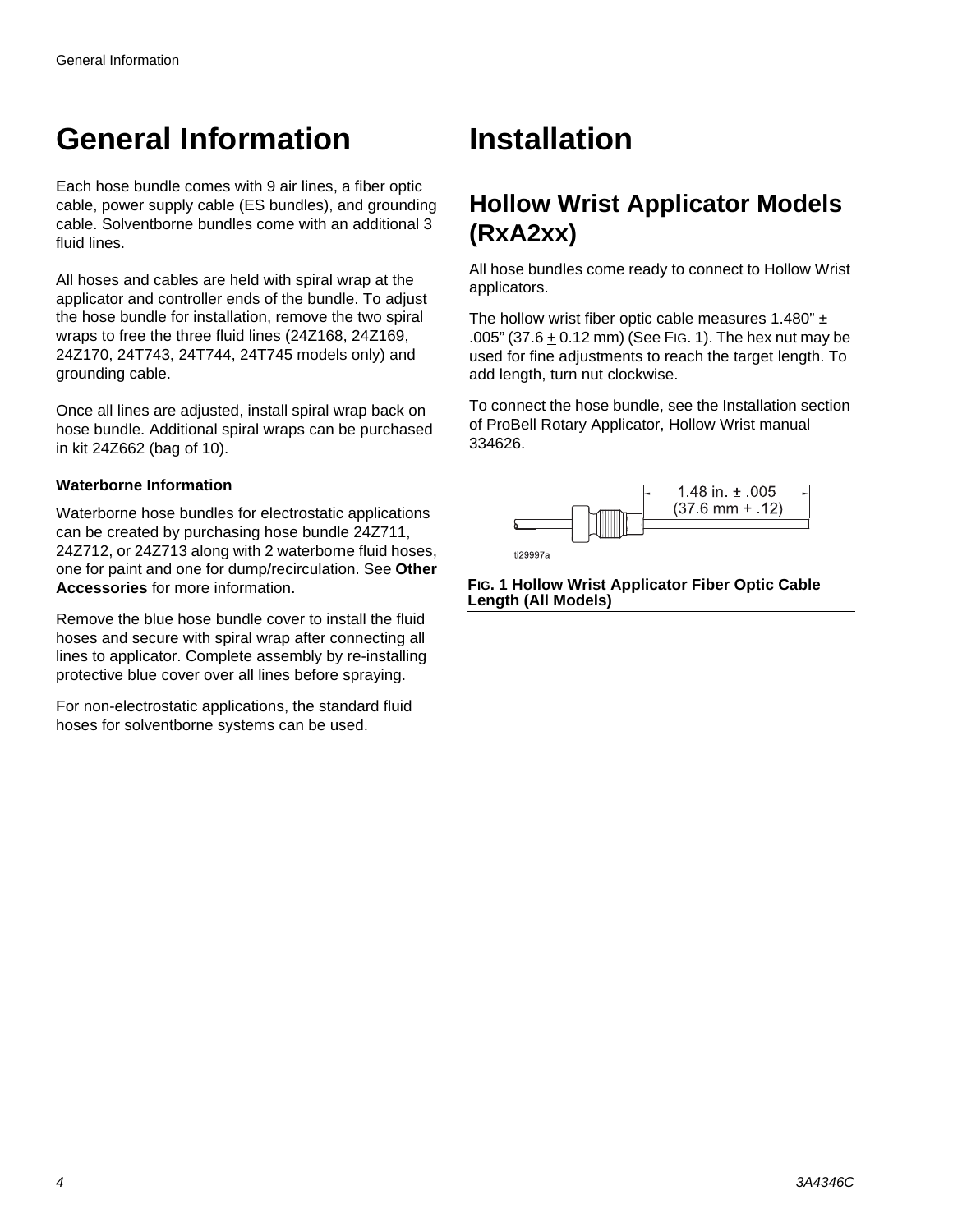For a better fit with Standard Applicator models, use the following instructions to adjust hose bundles for installation.

#### *NOTICE*

To prevent damage, do not allow the fiber optic or power cable to be in tension on the ProBell or controls end of the hose bundle. Cut air and fluid tubing back if needed.

### <span id="page-4-0"></span>**Standard Electrostatic Applicator Models (RxA1x0)**

- 1. **Paint, Dump, and Solvent Tubing** (24Z1xx models only) — Locate two 5/16" tubes labeled "P" and "D" along with a 1/4" tube labeled "S". Reduce the length of the P, D, and S tubes no more than 6" from its original length. Cut cleanly with a tube cutter to prevent leaks with the fluid fittings.
- 2. **Fiber Optic Cable** Use the included cutter tool (Kit 24W823) to reduce the fiber optic cable length. Cut the cable to measure  $0.110" \pm 0.005"$  (2.8  $\pm$ 0.12 mm) from the flat end of the hex nut fitting to the end of the cable (See [FIG. 2](#page-4-2)).
- 3. Connect the hose bundle. See the installation section of ProBell Rotary Applicator manual 334452.
- 4. Bring blue wrap up to the back of the applicator adapter cover and use provided zip ties to secure wrap.

**NOTE:** Use a wrench to tighten all fluid fittings from the ProBell applicator to the hose bundle.



<span id="page-4-2"></span>**FIG. 2 Standard Electrostatic Applicator Fiber Optic Cable Length**

### <span id="page-4-1"></span>**Standard Non-Electrostatic Applicator Models (RxA1x1)**

1. Unthread the ferrule from the fiber optic cable end and remove the nut. The parts are not used.



ti39887a

#### **FIG. 3 Ferrule on Fiber Optic Cable End**

- 2. Connect the hose bundle. See the installation section of ProBell Rotary Applicator manual 334452.
- 3. Bring blue wrap up to the back of the applicator adapter cover and use provided zip ties to secure wrap.

**NOTE:** Use a wrench to tighten all fluid fittings from the ProBell applicator to the hose bundle.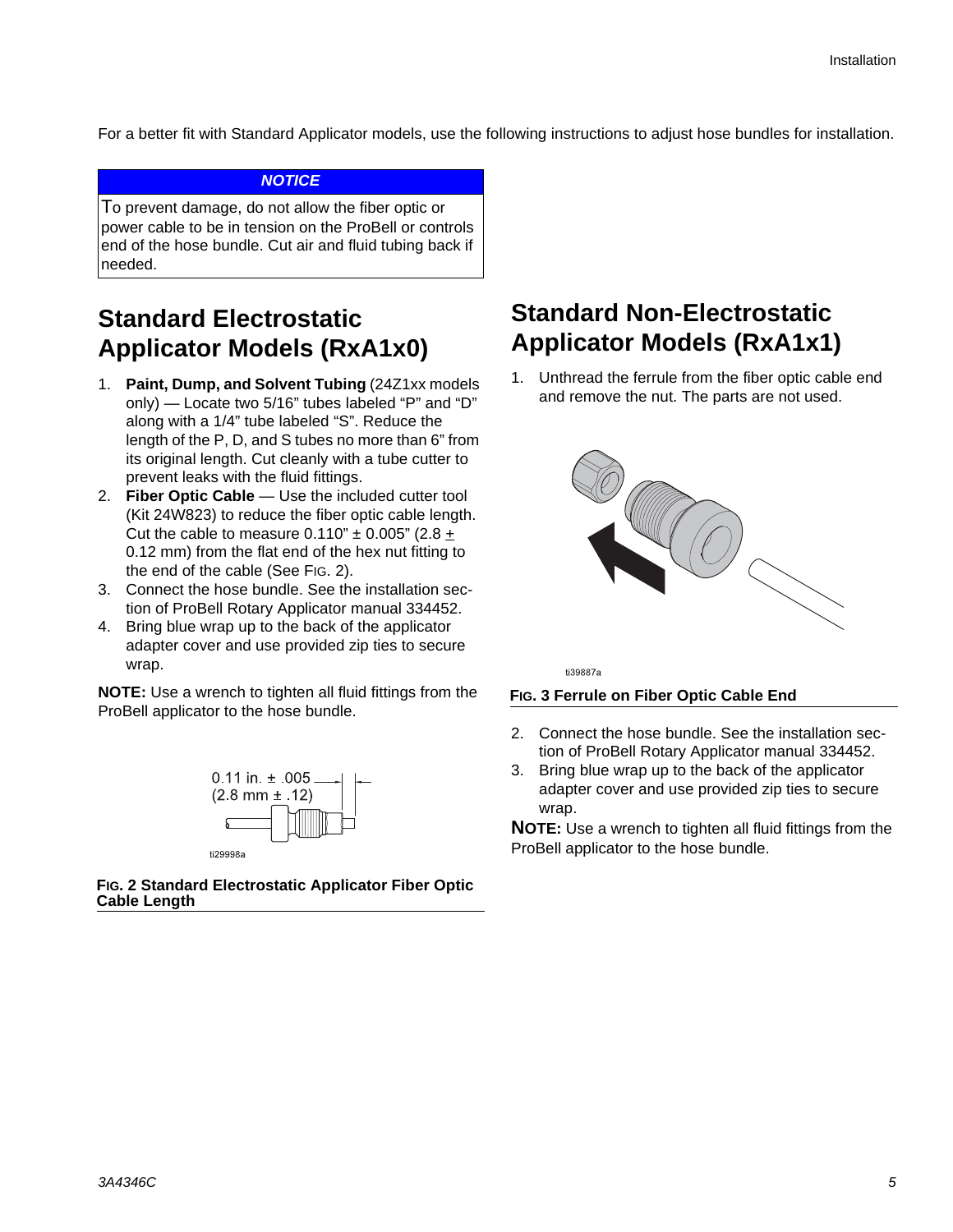### <span id="page-5-0"></span>**Hose Bundle Component Identification**

Use the instructions in the **Action to Adjust** column below to adjust hose bundle for use with Standard Applicator models.

| NOTE: Hollow wrist applicator does not require changes. |  |  |
|---------------------------------------------------------|--|--|
|                                                         |  |  |

|               |                       |                             |                              |                                     | <b>Action to Adjust</b>                          |                                                         |  |
|---------------|-----------------------|-----------------------------|------------------------------|-------------------------------------|--------------------------------------------------|---------------------------------------------------------|--|
| Label         | Hose / Label<br>Color | <b>Description</b>          | Diameter/<br><b>Material</b> | <b>Bulk Hose</b><br>Part<br>Numbert | <b>For Standard</b><br><b>Electrostatic Bell</b> | For<br><b>Non-Electrostatic</b><br><b>Standard Bell</b> |  |
| $P^*$         | Natural/Green         | Paint Inlet                 | 5/16"- PFA                   | 057233                              |                                                  |                                                         |  |
| D*            | Natural/White         | Recirculation/<br>Dump      | 5/16"- PFA                   | 057233                              | Cut 6" off applicator<br>end                     |                                                         |  |
| $S^*$         | Natural/Black         | Solvent/<br>Cup Wash        | 1/4"- PFA                    | 057234                              |                                                  |                                                         |  |
| <b>PT</b>     | Green/White           | Paint Trigger               | 5/32" - Nylon                | 054757                              |                                                  |                                                         |  |
| <b>ST</b>     | <b>Black/White</b>    | Solvent Trigger             | 5/32" - Nylon                | 054753                              |                                                  | No action needed                                        |  |
| DT            | Natural/White         | Dump Trigger                | 5/32" - Nylon                | 598095                              |                                                  |                                                         |  |
| <b>BR</b>     | Red/White             | <b>Bearing Return</b>       | 5/32" - Nylon                | 054754                              |                                                  |                                                         |  |
| <b>SO</b>     | Natural/Blue          | Outside<br>Shaping Air      | 5/16" - Nylon                | 057231                              | No action needed                                 |                                                         |  |
| SI            | Natural/Gray          | Inside Shaping<br>Air       | 5/16" - Nylon                | 057231                              |                                                  |                                                         |  |
| B             | Natural/Red           | <b>Bearing Air</b>          | 5/16" - Nylon                | 057231                              |                                                  |                                                         |  |
| <b>BK</b>     | Natural/Purple        | <b>Brake Air</b>            | 5/16" - Nylon                | 057231                              |                                                  |                                                         |  |
| <b>TA</b>     | Natural/Brown         | <b>Turbine Air</b>          | 5/16" - Nylon                | 057231                              |                                                  |                                                         |  |
| 1             | Black/White           | <b>Fiber Optic</b><br>Cable | Black/White                  |                                     | Cut 1.370" off appli-<br>cator end               | Remove nut<br>and ferrule                               |  |
| Yellow<br>Tag | <b>Black/Yellow</b>   | Power Supply, 4<br>wire     | <b>Black/Yellow</b>          | See "Other<br>Accesso-<br>ries"     | No action needed                                 |                                                         |  |
| <b>None</b>   | Green and<br>Yellow   | <b>Ground Cable</b>         | Green and<br>Yellow          |                                     |                                                  |                                                         |  |

\* Included only in models: 24Z168, 24Z169, 24Z170, 25T742, 25T743, 25T744. † Hose is sold by the foot, maximum of 100 feet.

**NOTE:** Maximum working pressure: 150 psi.

# <span id="page-5-1"></span>**California Proposition 65**

#### **CALIFORNIA RESIDENTS**

**WARNING:** Cancer and reproductive harm. – www.P65warnings.ca.gov.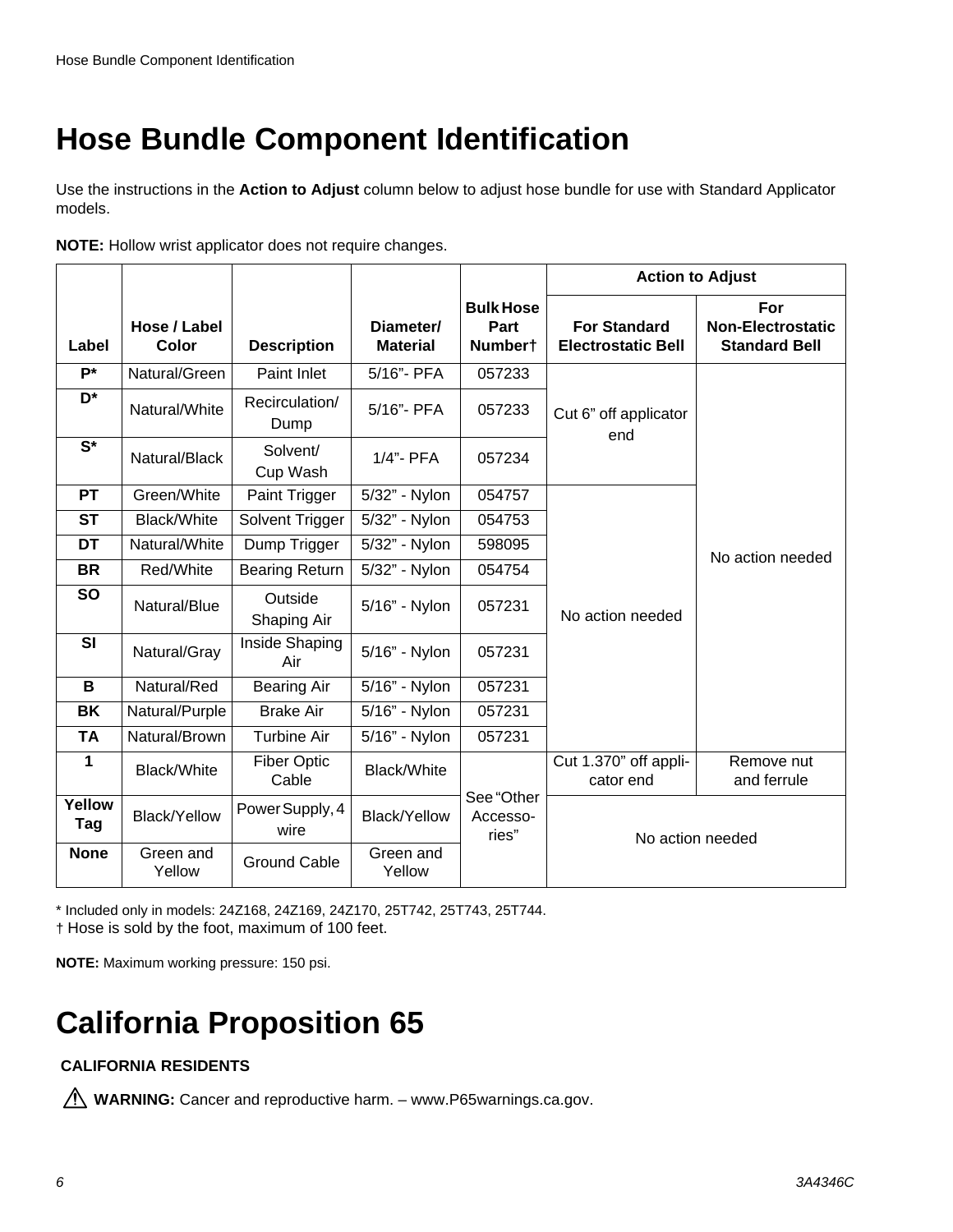### <span id="page-6-0"></span>**Other Accessories**

#### **Fiber Optic Cables, Hollow Wrist Models**

| Kit                    | <b>Description</b>                         | Qty |
|------------------------|--------------------------------------------|-----|
| 24Z193                 | CABLE, fiber optic, 11 m (36 ft.)          | 1   |
| 24Z194                 | CABLE, fiber optic, 20 m (66 ft.)          | 1   |
| 24Z195                 | CABLE, fiber optic, 30 m (99 ft.)          | 1   |
|                        | <b>Fiber Optic Cables, Standard Models</b> |     |
| Kit                    | <b>Description</b>                         | Qty |
| 24Z190                 | CABLE, fiber optic, 11 m (36 ft.)          | 1   |
|                        | 24Z191 CABLE, fiber optic, 20 m (66 ft.)   | 1   |
|                        | 24Z192 CABLE, fiber optic, 30 m (99 ft.)   | 1   |
|                        | Kit 24W875, Fiber Optic Cable Repair       |     |
| Kit                    | <b>Description</b>                         | Qty |
| ----                   | FITTING, fiber optic                       | 4   |
|                        | NUT, fiber optic                           | 4   |
| ----                   | TOOL, cutter, fiber optic                  | 1   |
|                        | Kit 24W823, Fiber Optic Cable Cutting Tool |     |
| Kit                    | <b>Description</b>                         | Qty |
| ----                   | TOOL, cutter, fiber optic                  | 3   |
|                        | Kit 24X009, Fiber Optic Marker Numbers     |     |
| Kit                    | <b>Description</b>                         | Qty |
| ----                   | Pack of 30 (#1 and #2)                     | 1   |
|                        | <b>Applicator Power Cables</b>             |     |
| Kit                    | <b>Description</b>                         | Qty |
| 17J586                 | CABLE, low voltage, 11 m (36 ft.)          | 1   |
| 17J588                 | CABLE, low voltage, 20 m (66 ft.)          | 1   |
| 17J589                 | CABLE, low voltage, 30 m (99 ft.)          | 1   |
| <b>Grounding Cable</b> |                                            |     |
| Kit                    | <b>Description</b>                         | Qty |
| 24Z559                 | 11 m (36 ft.)                              | 1   |

24Z560 20 m (66 ft.) 1 24Z561 30 m (99 ft.) 1

### <span id="page-6-1"></span>**Hose Kits for Electrostatic Applications**

|                                                                                                                                      | Hollow Wrist Waterborne Fluid Hose Kits (Shielded)<br>For Models RxA2x8                                                            |     |  |  |  |
|--------------------------------------------------------------------------------------------------------------------------------------|------------------------------------------------------------------------------------------------------------------------------------|-----|--|--|--|
|                                                                                                                                      | 100 psi (0.69 MPa, 6.9 bar) Maximum Working Pressure                                                                               |     |  |  |  |
| Kit                                                                                                                                  | <b>Description</b>                                                                                                                 | Qty |  |  |  |
| 24Z199                                                                                                                               | HOSE, fluid, shielded, 11 m (36 ft.)                                                                                               | 1   |  |  |  |
| 24Z200                                                                                                                               | HOSE, fluid, shielded, 20 m (66 ft.)                                                                                               | 1   |  |  |  |
| (Unshielded)                                                                                                                         | <b>Hollow Wrist Waterborne Fluid Hose Kits</b><br>For Models RxA2x8<br>100 psi (0.69 MPa, 6.9 bar) Maximum Working Pressure        |     |  |  |  |
| Kit                                                                                                                                  | <b>Description</b>                                                                                                                 | Qty |  |  |  |
| 24Z201                                                                                                                               | HOSE, fluid, unshielded, 11 m (36 ft.)                                                                                             | 1   |  |  |  |
| 24Z202                                                                                                                               | HOSE, fluid, unshielded, 20 m (66 ft.)                                                                                             | 1   |  |  |  |
|                                                                                                                                      | <b>Standard Waterborne Fluid Hose Kits (Shielded)</b><br>For Models R A1 8<br>100 psi (0.69 MPa, 6.9 bar) Maximum Working Pressure |     |  |  |  |
| Kit                                                                                                                                  | <b>Description</b>                                                                                                                 | Qty |  |  |  |
| 17L886                                                                                                                               | HOSE, fluid, shielded, 11 m (36 ft.)                                                                                               | 1   |  |  |  |
| 17L887                                                                                                                               | HOSE, fluid, shielded, 20 m (66 ft.)                                                                                               | 1   |  |  |  |
| <b>Standard Waterborne Fluid Hose Kits (Unshielded)</b><br>For Models RxA1x8<br>100 psi (0.69 MPa, 6.9 bar) Maximum Working Pressure |                                                                                                                                    |     |  |  |  |
| Kit                                                                                                                                  | <b>Description</b>                                                                                                                 | Qty |  |  |  |
| 17L884                                                                                                                               | HOSE, fluid, unshielded, 11 m (36 ft.)                                                                                             | 1   |  |  |  |
| 17L885                                                                                                                               | HOSE, fluid, unshielded, 20 m (66 ft.)                                                                                             | 1   |  |  |  |